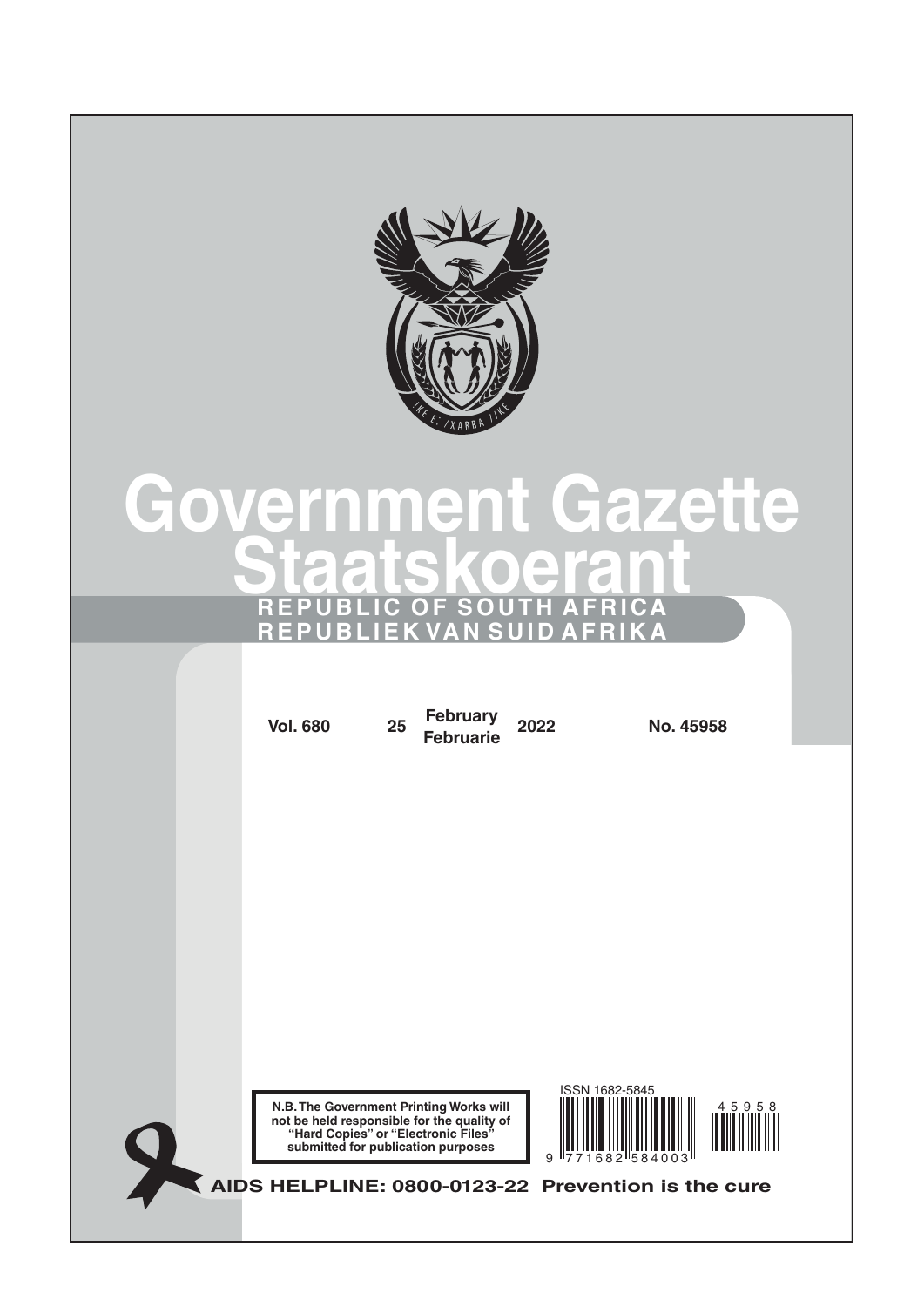## **IMPORTANT NOTICE:**

**The GovernmenT PrinTinG Works Will noT be held resPonsible for any errors ThaT miGhT occur due To The submission of incomPleTe / incorrecT / illeGible coPy.**

**no fuTure queries Will be handled in connecTion WiTh The above.**

#### **Contents**

Government Notices • Goewermentskennisgewings **Mineral Resources and Energy, Department of / Mineraalbronne en Energie, Departement van** *Page Gazette No. No. No.*

1799 Petroleum Products Act (120/1977): Repeal of regulations prohibiting the sale and dispensing of petrol and diesel into containers.......................................................................................................................................................... 45958 3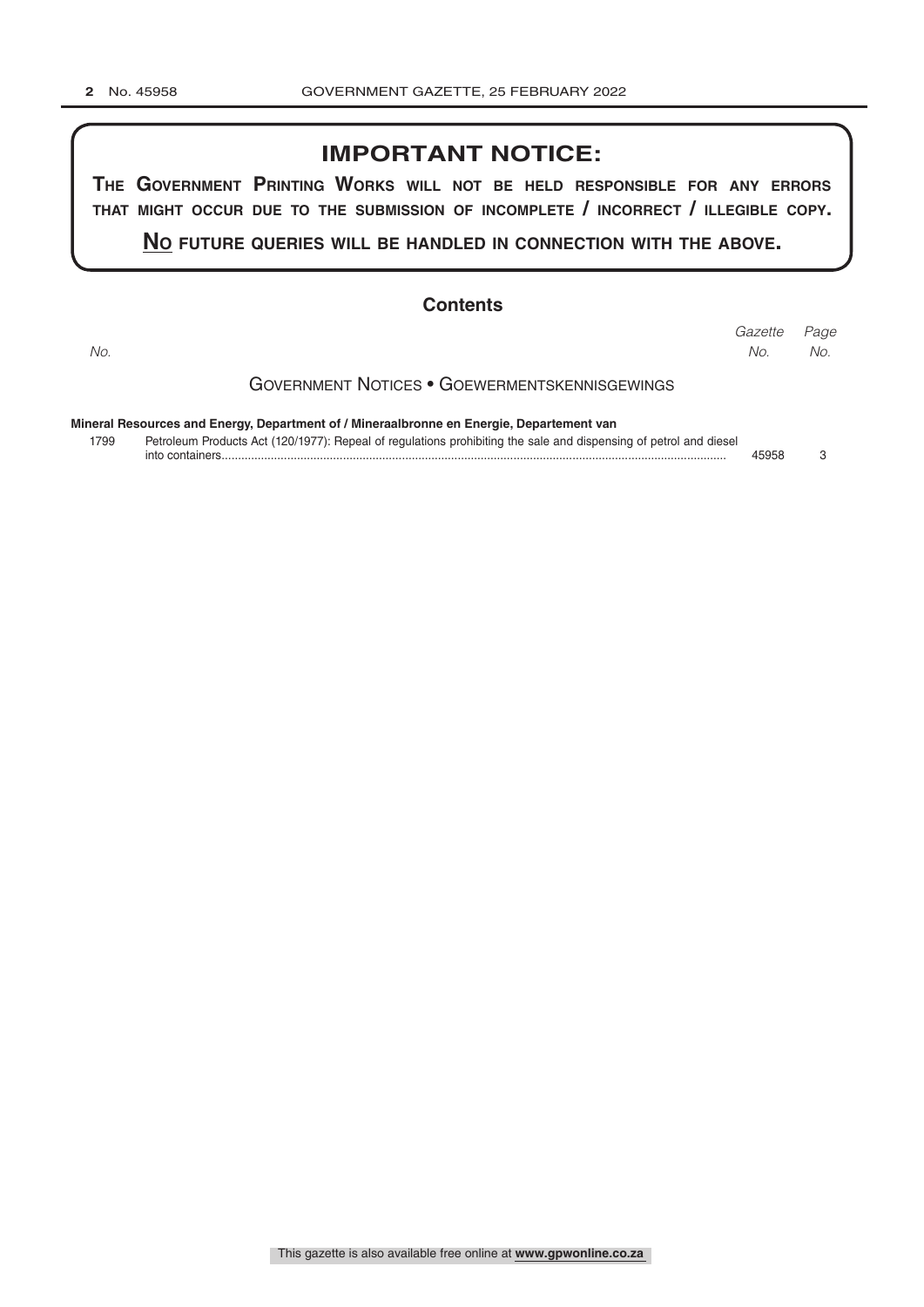# Government Notices • Goewermentskennisgewings

#### **DEPARTMENT OF MINERAL RESOURCES AND ENERGY**

**NO. 1799 25 February 2022**

#### PETROLEUM PRODUCTS ACT, 1977

# REPEAL OF REGULATIONS PROHIBITING THE SALE AND DISPENSING OF PETROL AND DIESEL INTO CONTAINERS

I, Samson Gwede Mantashe, Minister of Mineral Resources and Energy, in terms of section  $2(1)(a)$  and (b), read with section  $12C(1)(a)(v)(aa)$  of the Petroleum Products Act, 1977 (Act No. 120 of 1977), hereby repeal the Regulations Prohibiting the Sale and Dispensing of Petrol and Diesel into Containers published by Government Notice No. R. 618 in Government Gazette 44861 of 16 July 2021.

**SAMSON GWEDE MANTASHE** 

### MINISTER OF MINERAL RESOURCES AND ENERGY

Date: 21/02/2022